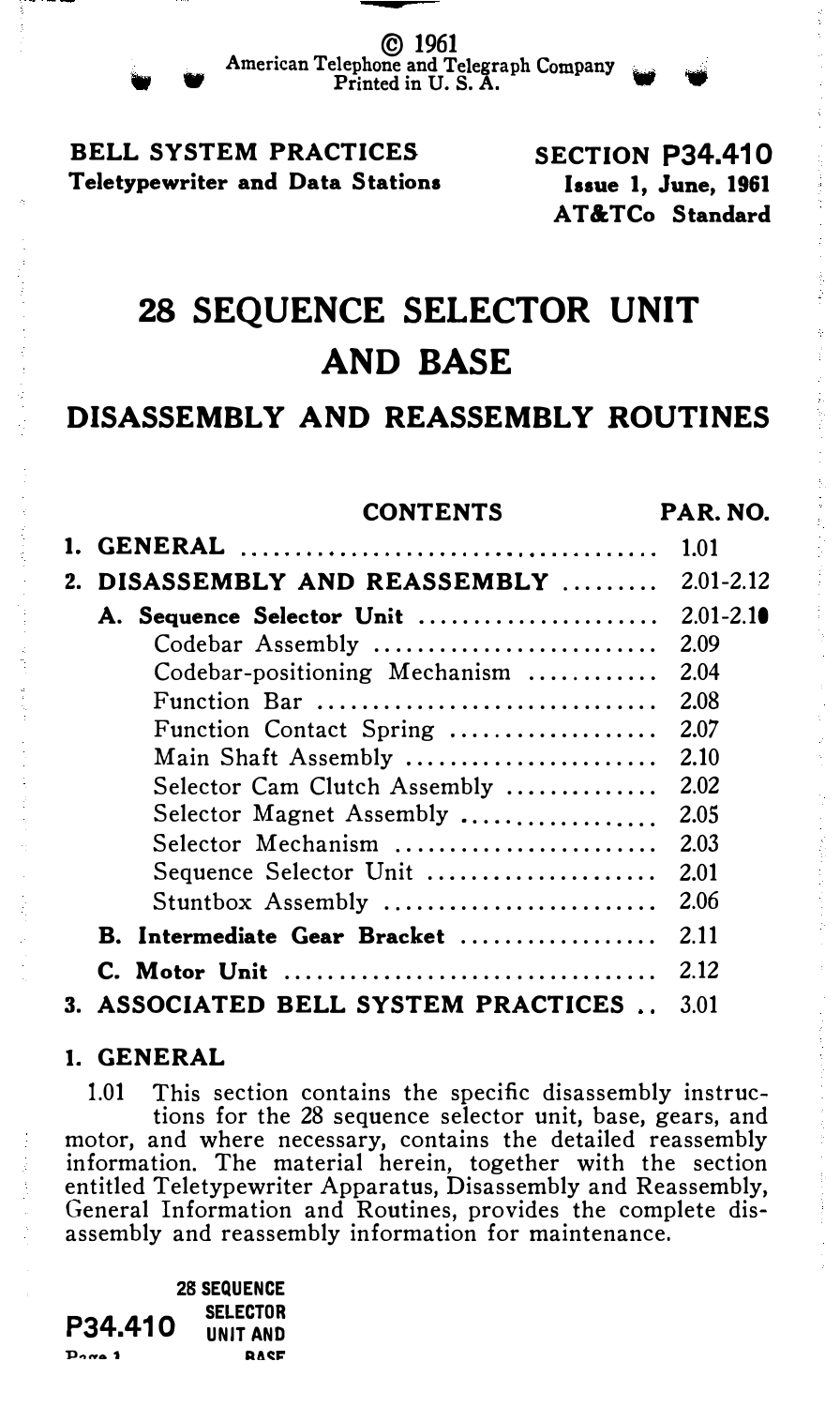# 2. DISASSEMBLY AND REASSEMBLY

#### A. Sequence Selector Unit

- 2.01 To remove the sequence selector unit from the sequence selector base, proceed as follows :
	- (1) Disconnect all electrical connections.
	- (2) Remove the four mounting screws that secure the sequence selector unit to the base.
	- (3) Lift the sequence selector unit from the base.

#### Reassembly Notes

- 1. Hold the unit tilted slightly to the right and lower the right end into engagement with the right locating stud. While easing the left end down, rotate the motor by hand to mesh the gears.
- 2. Tighten the four mounting screws and again rotate the motor by hand to insure proper meshing of the gears.
- $2.02$  To remove the selector cam clutch assembly, proceed as follows:
	- (1) Lift the pushlever reset bail camfollower from its cam and latch it in its raised position on the pushlever guide.

Lift the selector levers and the marking locklever by moving the marking locklever forward until the armature drops behind it.

(2) Remove the screw which mounts the selector clutch drum and position the selector cam clutch so that the

stop lug on the clutch cam disc is in the uppermost position. (3) Hold the startlever and the spacing locklever to the

left, away from their cams. Grasp the cam clutch by the cam disc (not by the drum) and pull it forward while slowly rotating the cam clutch.

1 .. · ę.

(4) The cam clutch should come off easily. Do not force it.

#### Reassembly Notes

1

the angles of

in de la companyation de la companyation de la companyation de la companyation de la companyation de la compa<br>Internacional de la companyation de la companyation de la companyation de la companyation de la companyation d

la senata dan kalifat dan kalifat dan kalifat dan kalifat dan kalifat dan kalifat dan kalifat dan kalifat dan<br>Kalifat dan kalifat dan kalifat dan kalifat dan kalifat dan kalifat dan kalifat dan kalifat dan kalifat dan ka

**Property of the Contract of the Contract of the Contract of the Contract of the Contract of the Contract of t**<br>The Contract of the Contract of the Contract of the Contract of the Contract of the Contract of the Contract

- 1. As the cam clutch approaches its fully installed position, move the tripshaft lever and the cam clutch latchlever so that they ride on their respective cams.
- 2. Restore the pushlever reset bail camfollower and the armature to their respective operating positions.

2.03 To remove the selector mechanism, proceed as follows:

(1) Remove the selector cam clutch assembly in accordance with 2.02.

(2) Remove the screw that secures the selector mechanism to the intermediate arm bracket on the codebar-posi-

..\_l · \_. ---rr �-·� f

tioning mechanism.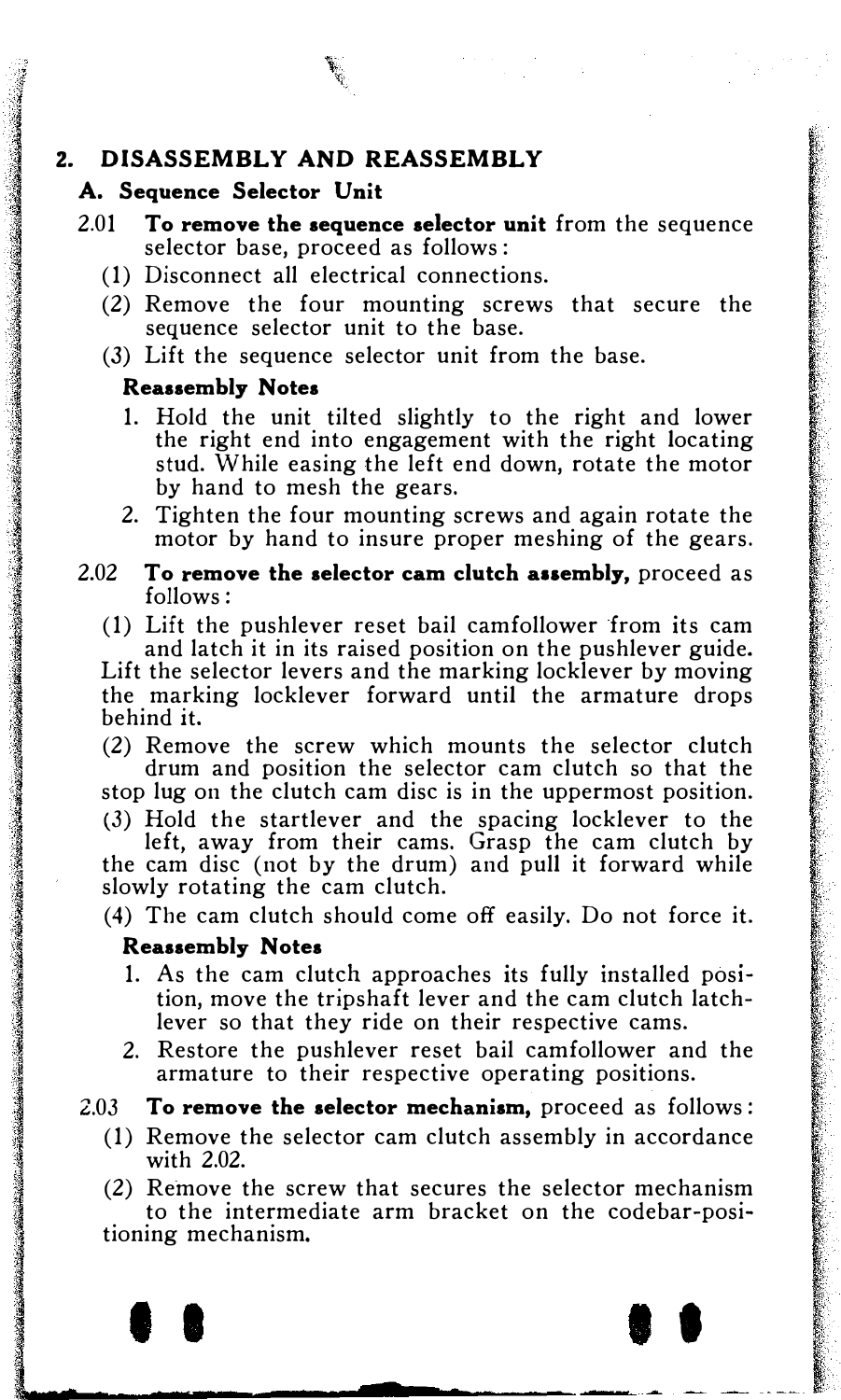(3) Remove from the selector mechanism the common transfer lever spring which connects with the common transfer lever on the codebar-positioning mechanism.

( 4) Remove the remaining three selector mounting screws and lift the selector from the main shaft bearing housing.

#### 2.04 To remove the codebar-positioning mechanism, proceed as follows:

(1) Remove from the selector the common transfer lever spring attached to the common transfer lever and restore

any operating pushlevers to the spacing position by raising the pushlever reset bail.

(2) Loosen the clamp screw on the shift-lever drive arm and remove the two screws which mount the codebarpositioning mechanism (one to the side frame and one to the selector mounting plate).

(3) Manipulate the transfer levers and the codebar shiftbars while gently twisting the mechanism off the codebar shiftbars.

(4) Remove the codebar-positioning mechanism.

Reassembly Note; With the main shaft in the stop position, push the codebar shiftbars to the marking position. Manipulate the codebar shiftbars and the transfer levers so that the shiftbars line up with their respective slots in the shiftlever guide bracket, and slide the shiftbars through the slots, one at a time (leaving the bottom slot vacant).

- 2.05 To remove the selector magnet assembly, proceed as follows :
	- (1) Remove the two screws and the nut that mount the range-finder plate to the selector mounting plate.
	- (2) Remove the range-finder assembly.
	- (3) Remove the selector magnet cable from the coil terminal  $\frac{1}{2}$  and  $\frac{1}{2}$ .

screws.<sup>e</sup> $\kappa$ <sup>the</sup> two selector magnet assembly mounting

- (5) Lift the  $\frac{s}{\text{s}}$  selector  $\frac{1}{n}$  ector magne, assembly from the sequence 2.06  $\mathbf{T}$ o remo<sup>, nit.</sup>
	- (1) Remove the stuntbe<sub>r</sub> assembly, proceed as follows:<br>the sequ<sup>ence selector</sup> and the side frames of<br>ence selector unit. Remove the stunthc<sub> $\alpha$ </sub> assembly, proceed as follows:

28 SEQUENCE<br>SELECTOR P34.410 Page 3 **UNIT AND**<br>Page 3 **BASE**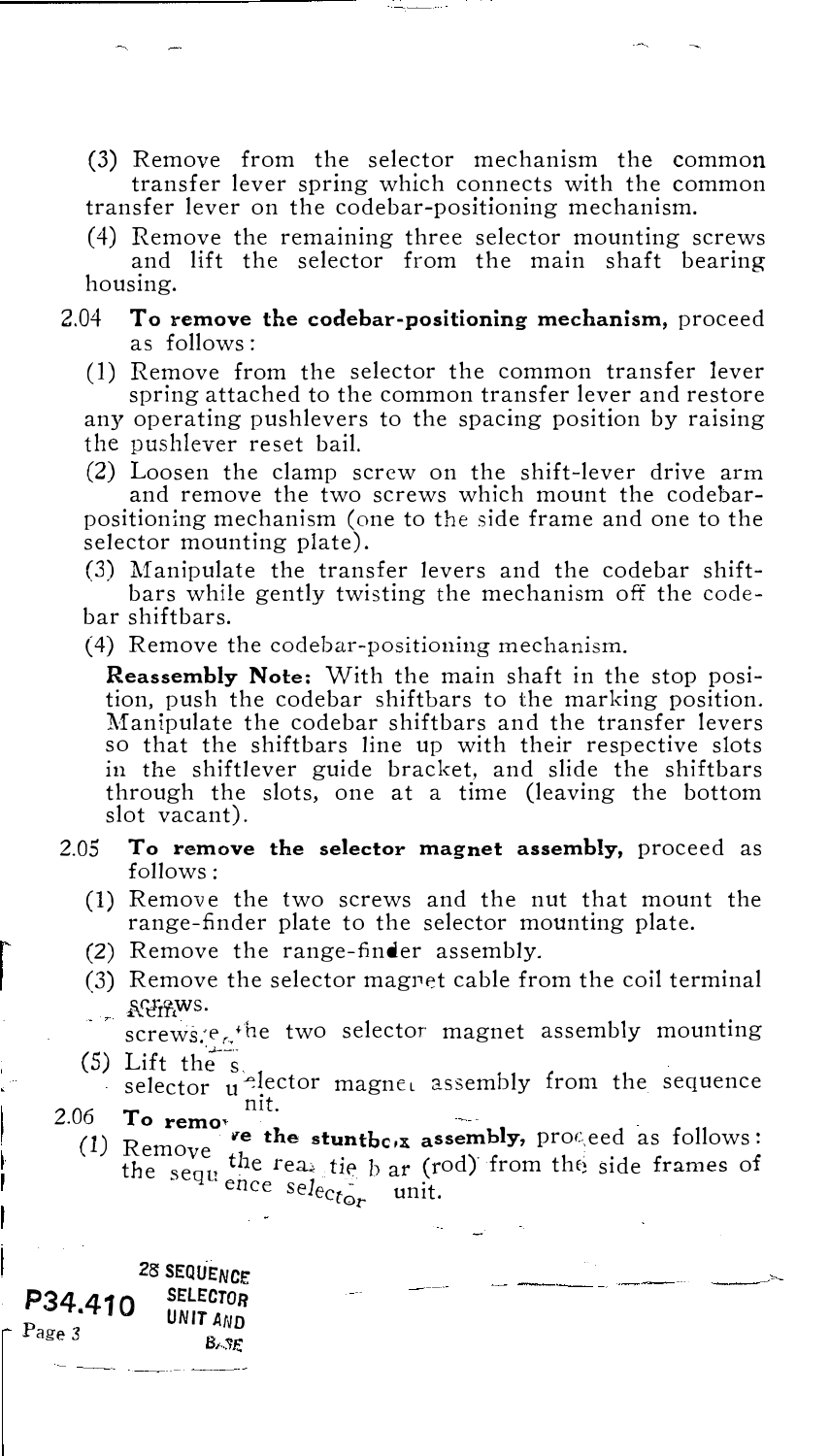- (2) Remov<sup>®</sup> the screws <sup>th</sup> at secure the stuntbox assembly
	-
- (3) Remove the screw<sup>-5</sup> on the cam-shaft drive arm ... (3) Remove the screw<sup>-5</sup> on the cam-shaft drive arm ... (4) Slide the  $i$ ade drive arm.
- stripper-b intbox assembly upward to disengage it from (5) Lift the st<sub>ls</sub> brackets and pull toward the rear to dis-<br>its locatin<sub>i</sub> codebar forks from the codebars.
- engage all th $\mathfrak{f}_{\mathrm{ric}}$  contact assentbly and the cable clamp from (6) Remeantbox.
- $(7)$  Remove the stuntbox.

#### Reassembly Notes

- 1. Push the stuntbox assembly forward in its guide rails to within  $\frac{1}{8}$  inch of its final position.
- 2. Manually disengage the function pawls from their bars.
- 3. Push the stuntbox assembly forward and downward until it is latched in place on its locating brackets.
- 2.07 To remove a function contact spring from a function switch, proceed as follows:
	- (1) Remove the stnntbox assembly in accordance with 2.06.
	- (2) Carefully unsolder the cable from the terminal lug, so as to avoid damage to the cable and remove the two screws

which secure the contact plate to the contact block.

- (3) Remove the contact plate with the spring and remove the contact arm from the contact block.
- (4) Slip the contact spring from the contact plate.

#### Reassembly Notes

- 1. When replacing the spring, make sure that the end of the spring rests on top of the formed-over portion of the contact clip before remounting the contact plate to the contact block. There should be some clearance between the low end of the spring (front) and the upper edge of the contact arm to avoid interference with the normal movement of the contact arm.
- 2. Mount the contact plate with the spring to the contact block in the required position with the two screws friction tight.
- 3. Carefully resolder the cable to the terminal lugs in order to avoid overheating.
- 4. Insert the pointed end of the contact arm, notch downward, between the bent-up end of the spring and the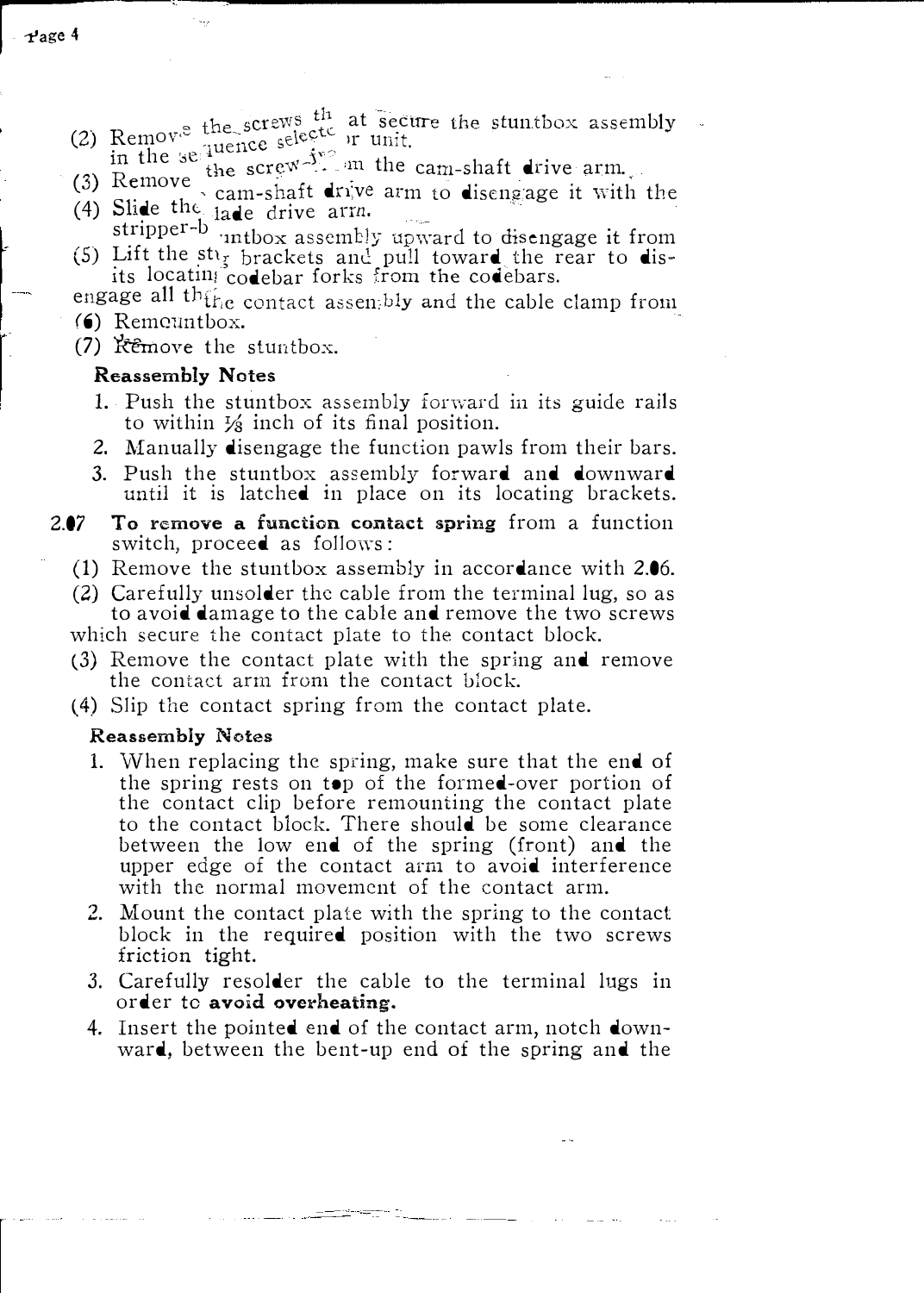formed-over portion of the contact clip. Push the arm into its operating position in the contact block.

5. Before tightening the contact plate screws verify, and if necessary remake, the function contact spring adjustment as specified in the section containing the requirements and adjustments for the 28 sequence selector unit and base.

• w w ..

#### 2.08 To remove the function bar, proceed as follows :

- (1) Remove the stuntbox assembly in accordance with 2.06.
- (2) Unhook the function bar spring.
- (3) Hold the function bar toward the rear of the stuntbox and disengage its funtion pawl from the function bar.
- (4) Pull the function bar toward the front and remove it from the stuntbox.

#### 2.09 To remove the codebar assembly, proceed as follows:

- (1) Remove the stuntbox assembly in accordance with 2.06.
- (2) Remove the four screws that secure the front plate to the side frames of the sequence selector unit.
- (3) Remove the screws and the lockwashers that secure the codebar assembly to the side frame.
- (4) Remove the codebar-shiftbar retaining plate from the right codebar guide bracket.
- (5) Remove the codebar shiftbars and the springs from the codebars and pull the codebar assembly forward and to

the left.

## Reassembly Notes

- 1. When reinstalling the codebar assembly, insert the mounting screws, but do not tighten them.
- 2. Hook the short extension of the spring in the spring hole of the codebar shiftbar. (The **short** extension of the spring should be hooked from the bottom of the codebar and the long extension should be hooked over the top of the codebar shiftbar.)
- 3. Loosen the codebar-assembly tie bar screws.
- 4. Firmly hold the codebar guide brackets back and downward against their locating surfaces on the side frame and fully tighten the mounting screws. Then tighten the two tie bar screws.

2.10 To remove main shaft assembly, proceed as follows:

(1) Remove selector cam clutch assembly in accordance with 2.02.

P34.410 Page 5 28 SEQUENCE SELECTOR UNIT AND BASE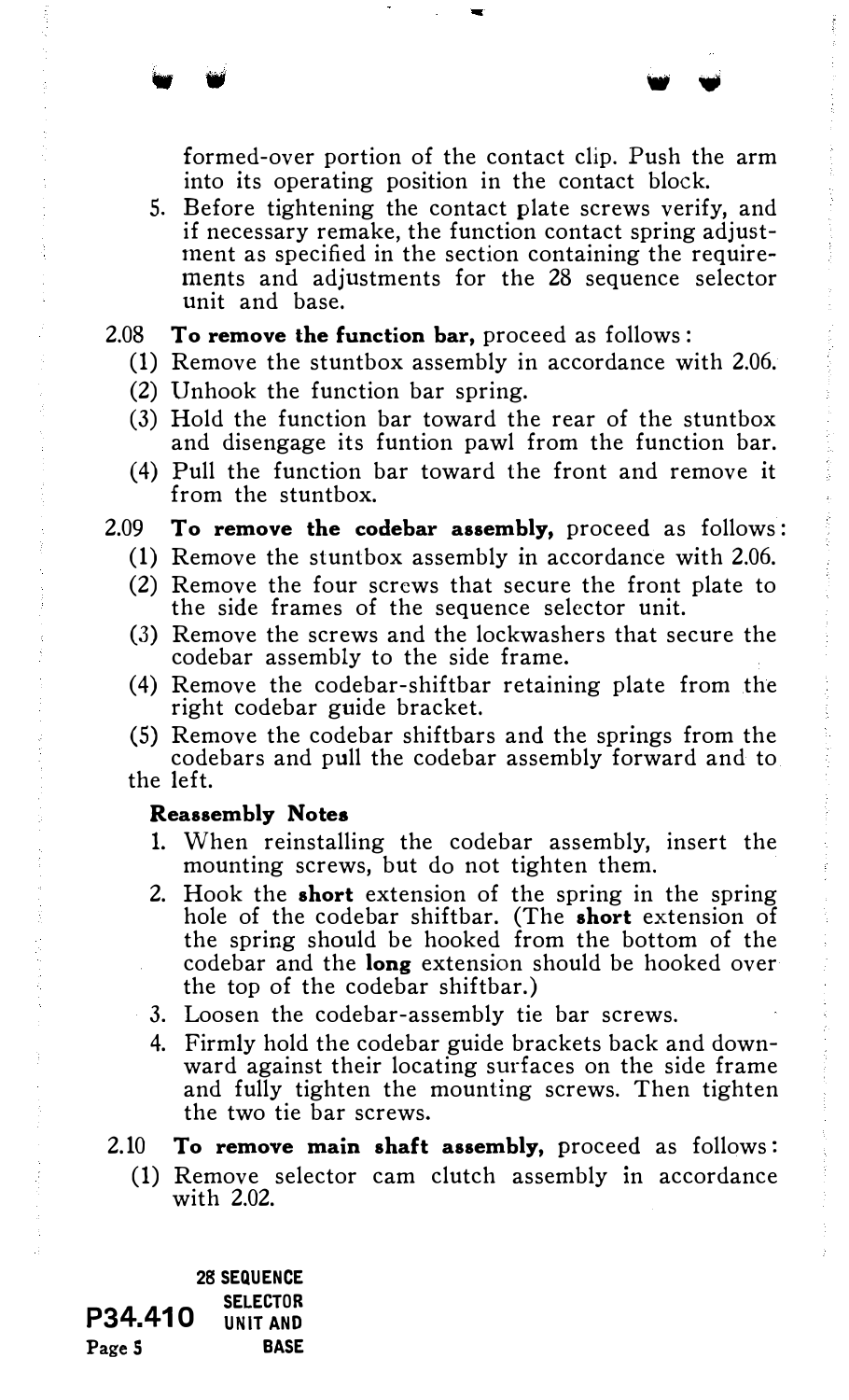(2) Set the sequence selector unit upside down.

(3) Remove the screw that secures the collar and the collar clamp from the right end of the main shaft. Remove the main shaft right-hand bearing retainer plate.

- ( 4) Remove the two screws from the main shaft left-hand bearing clamp.
- (5) Unhook the springs from the triplevers and latchlevers associated with all the clutches. Position the codebar clutch so that the low part of the clutch cam clears the spring arm on the camfollower.
- (6) Move the main shaft assembly toward the left to disengage the codebar-clutch and function-clutch links from their connecting pins.

(7) Lift the left end of the main shaft assembly out of the side frame and remove the shaft assembly from the sequence selector unit.

# Reassembly Notes

- 1. When assembling the clutches that have cams and discs marked 0 for identification, the marked side of each part should face away from the clutch side of the assembly.
- 2. The function and codebar clutches should have their driving links assembled so that the longer end of the hub faces away from the clutch side of the assembly.

# B. Intermediate Gear Bracket

- 2.11 To remove the intermediate gear bracket from the sequence selector base, proceed as follows:
	- (1) Remove the three mounting screws that secure the intermediate gear bracket to the base.
	- (2) Lift the intermediate gear bracket from the sequence selector base.

Reassembly Note: Check, and if necessary remake, the intermediate gear bracket adjustment as specified in the section containing the requirements and adjustments for the 28 sequence selector unit and base.

# C. Motor Unit

2.12 To remove the motor unit from the sequence selector base, refer to the section entitled 28 Motor Unit, Disassembly and Reassembly Routines.

 $\bullet$   $\bullet$   $\bullet$   $\bullet$   $\bullet$   $\bullet$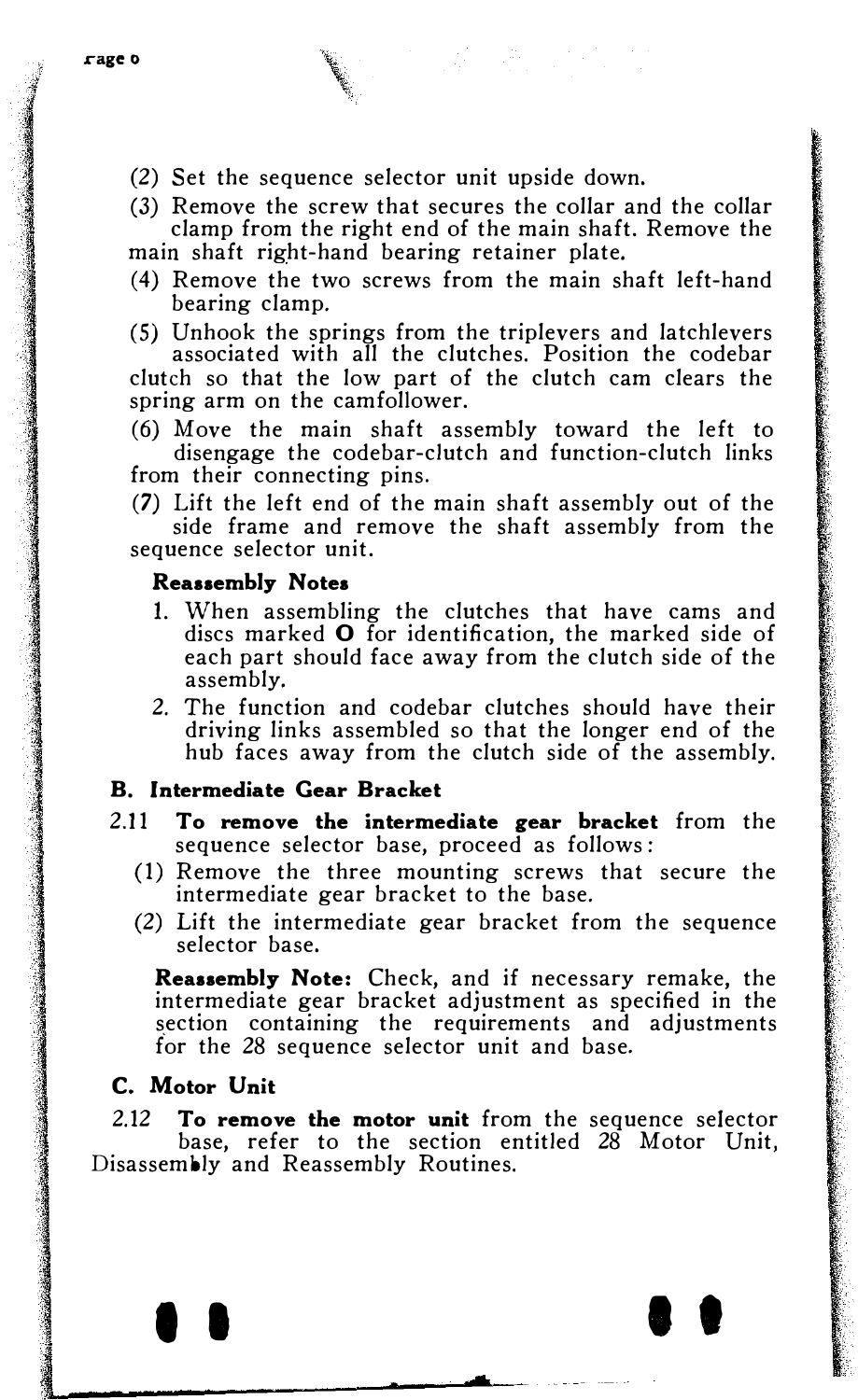# 3. ASSOCIATED BELL SYSTEM PRACTICES

3.01 The following Bell System Practices provide additional information that may be required in connection with this section.

ł

i<br>K

| Subject                                                                                                     | Section             |
|-------------------------------------------------------------------------------------------------------------|---------------------|
| Teletypewriter Apparatus, Lubrication,<br>General Information and Routines                                  | P <sub>30.011</sub> |
| Teletypewriter Apparatus, General<br>Requirements and Procedures                                            | P <sub>30.012</sub> |
| Teletypewriter Apparatus, Disassembly<br>and Reassembly, General Information<br>and Routines                | P <sub>30.013</sub> |
| Teletypewriter Tools and Maintenance<br>Supplies                                                            | P <sub>30.301</sub> |
| Teletypewriter Apparatus, Preparation of<br>Apparatus for Installation                                      | P33.014             |
| Alphabetical Index of 28-type Equipment,<br>Bell System Practices and Associated<br>28 ASR Station Drawings | P34.0               |

28 SEQUENCE P34.410 SELECTOR Page 7 UNIT AND 7 Pages BASE

Ť